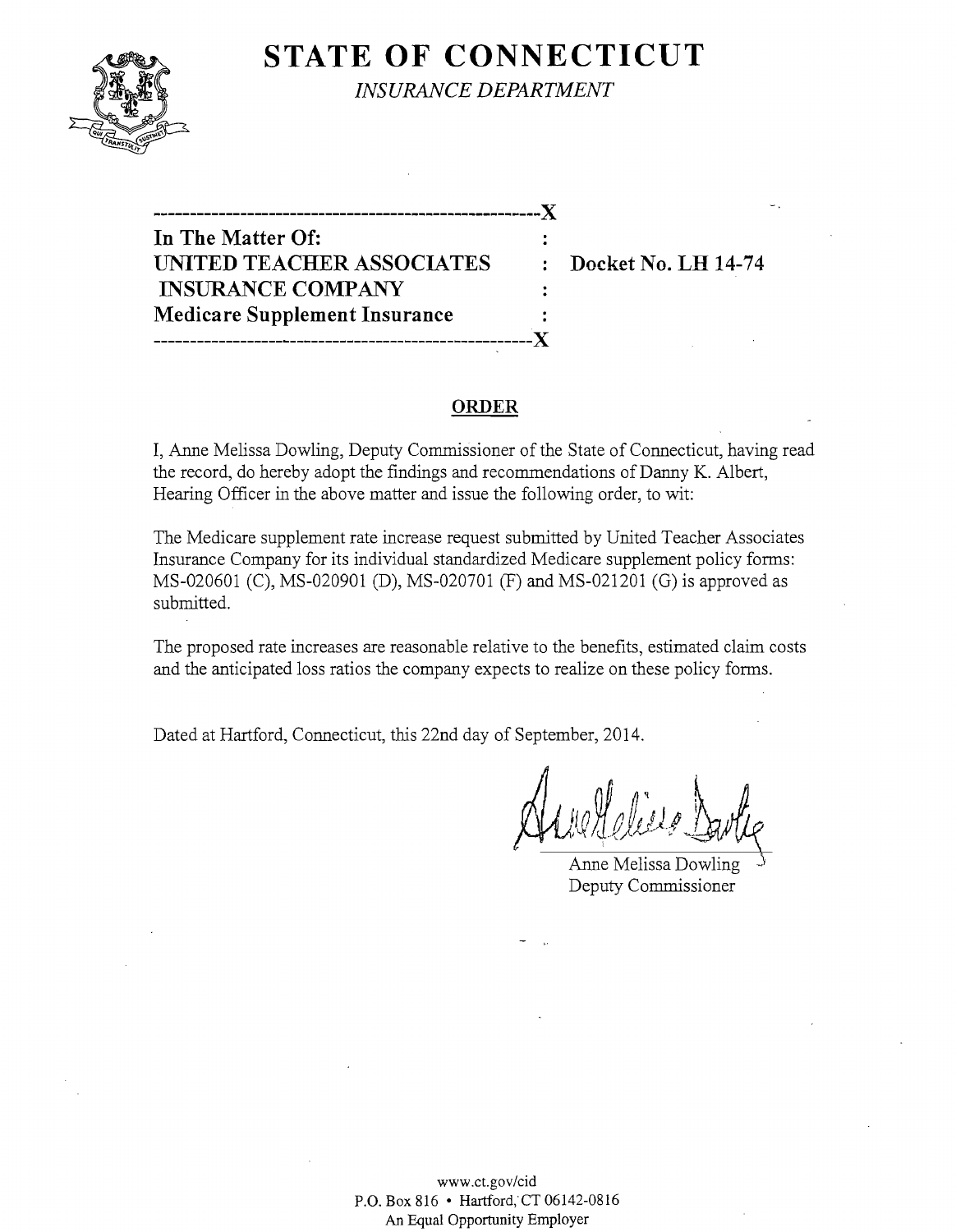# **STATE OF CONNECTICUT**



*INSURANCE DEPARTMENT* 

 $\ddot{\phantom{a}}$ 

 $\ddot{\cdot}$ 

**------------------------------------------------------)( In The Matter Of: UNITED TEACHER ASSOCIATES : Docket No. LH 14-74 INSURANCE COMPANY Medicare Supplement Insurance -----------------------------------------------------)(** 

## **PROPOSED FINAL DECISION**

## 1. **INTRODUCTION**

The Insurance Commissioner of the State of Connecticut is empowered to review rates charged for individual and group Medicare supplement policies sold to any resident of this State who is eligible for Medicare. The source for this regulatory authority is contained in Chapter 700c and Section 38a-495a of the Connecticut General Statutes.

After due notice a hearing was held at the Insurance Department in Hartford on September 10, 2014 to consider whether or not the rate increase requested by United Teacher Associates Insurance Company on its individual standardized Medicare . supplement business should be approved.

No one from the general public attended the hearing.

No Company representatives from United Teacher Associates Insurance Company attended the hearing.

The hearing was conducted in accordance with the requirements of Section 38a-474, Connecticut General Statutes, the Uniform Administrative Procedures Act, Chapter 54 of the Connecticut General Statutes, and the Insurance Department Rules of Practice, Section 38a-8-1 et seq. of the Regulations of Connecticut State Agencies.

A Medicare supplement (or Medigap) policy is a private health insurance policy sold on an individual or group basis which provides benefits that are additional to the benefits provided by Medicare. For many years Medicare supplement policies have been highly regulated under both state and federal law to protect the interests of persons eligible for Medicare who depend on these policies to provide additional coverage for the costs of health care.

Effective December 1,2005, Connecticut amended its program of standardized Medicare supplement policies in accordance with Section 38a-495a of the Connecticut General Statutes, and Sections 38a-495a-1 through 38a-495a-21 of the Regulations of Connecticut Agencies. This program, which conforms to federal requirements, provides that all insurers offering Medicare supplement policies for sale in the state must offer the basic "core" package of benefits known as Plan A. Insurers may also offer anyone or more of eleven other plans (plans B through N).

> www.ct.gov/cid P.O. Box 816 • Hartford, CT 06142-0816 An Equal Opportunity Employer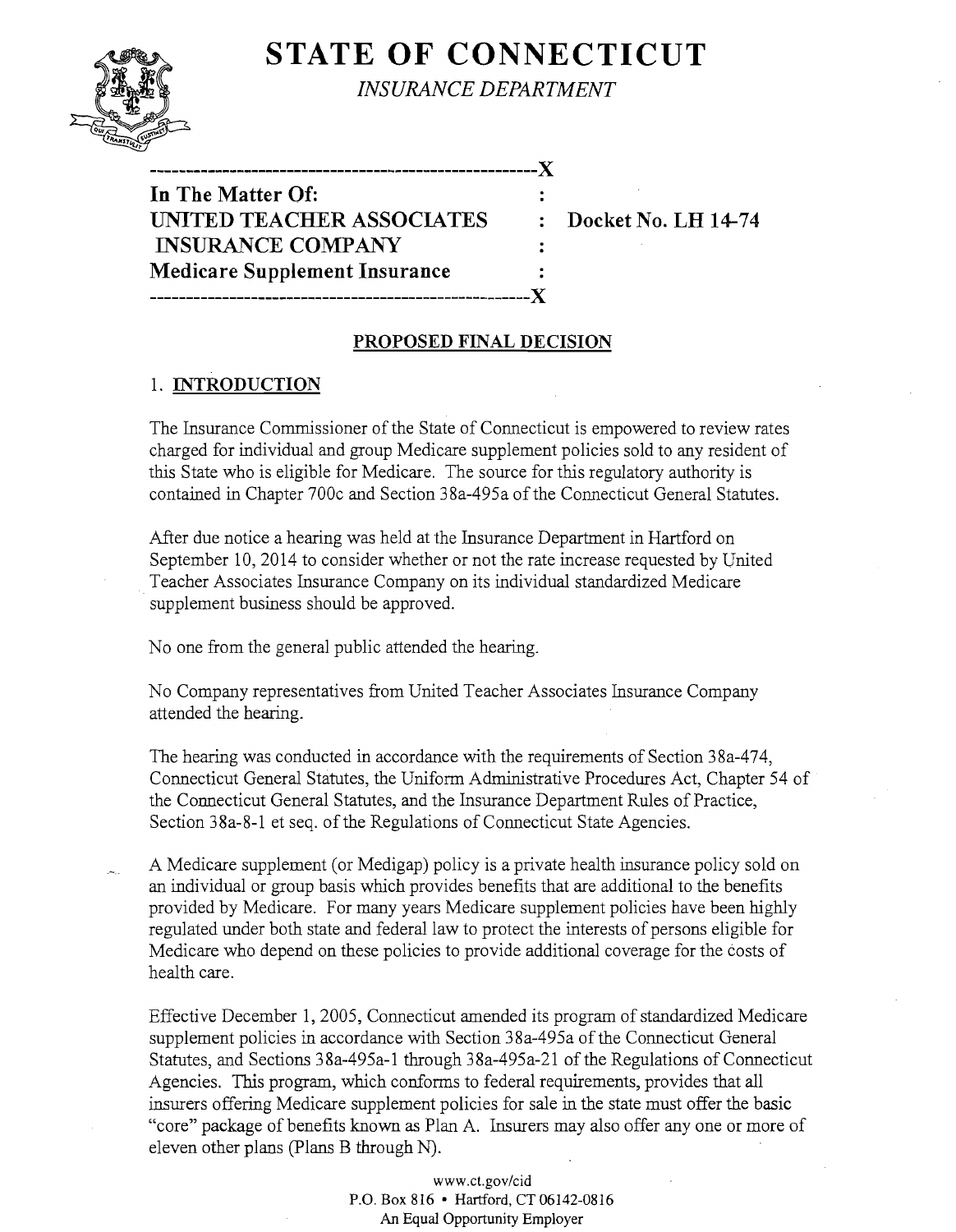Effective January 1,2006, in accordance with Section 38a-495c of the Connecticut General Statutes (as amended by Public Act 05~20) premiums for all Medicare supplement policies in the state must use community rating. Rates for Plans A through N must be computed without regard to age, gender, previous claims history or the medical condition of any person covered by a Medicare supplement policy or certificate.

The statute provides that coverage under Plan A through N may not be denied on the basis of age, gender, previous claims history or the medical condition of any covered person. Insurers may exclude benefits for losses incurred within six months from the effective date of coverage based on a pre-existing condition.

Effective October 1,1998, carriers that offer Plan B or Plan C must make these plans as well as Plan A, available to all persons eligible for Medicare by reason of disability.

Insurers must also make the necessary arrangements to receive notice of all claims paid by Medicare for their insureds so that supplemental benefits can be computed and paid without requiring insureds to file claim forms for such benefits. This process of direct notice and automatic claims payment is commonly referred to as "piggybacking" or "crossover".

Sections 38a-495 and 38a-522 of the Connecticut General Statutes, and Section 38a-495a-l0 of the Regulations of Connecticut Agencies, state that individual and group Medicare supplement policies must have anticipated loss ratios of 65% and 75%, respectively. Under Sections 38a-495-7and 38a-495a-l0 of the Regulations of Connecticut Agencies, filings for rate increases must demonstrate that actual and expected losses in relation to premiums meet these standards, and anticipated loss ratios for the entire future period for which the requested premiums are calculated to provide coverage must be expected to equal or exceed the appropriate loss ratio standard.

Section 38a-473 of the Connecticut General Statutes provides that no insurer may incorporate in its rates for Medicare supplement policies factors for expenses that exceed 150% of the average expense ratio for that insurer's entire written premium for all lines of health insurance for the previous calendar year.

## II. **FINDING OF FACT**

After reviewing the exhibits entered into the record of this proceeding, and utilizing the experience, technical competence and specialized knowledge of the Insurance Department, the undersigned makes the following findings of fact:

- 1. The United Teacher Associates Insurance Company has requested a rate increase of 4% on the following individual standardized policy forms, MS-020601 (C), MS-020901 (D), MS-020701 (F) and MS-021201 (G).
- 2. There are 18 policyholders in Connecticut with the majority in Plans D and G. Nationwide there are 6,421 policyholders with the majority in Plans F and G.
- 3. United Teacher Associates has certified that their expense factors are in compliance with section 38a-473, C.G.S.
- 4. United Teacher Associates has conformed to subsection (e) of section 38a-495c, C.G.S. regarding the automatic claim processing.